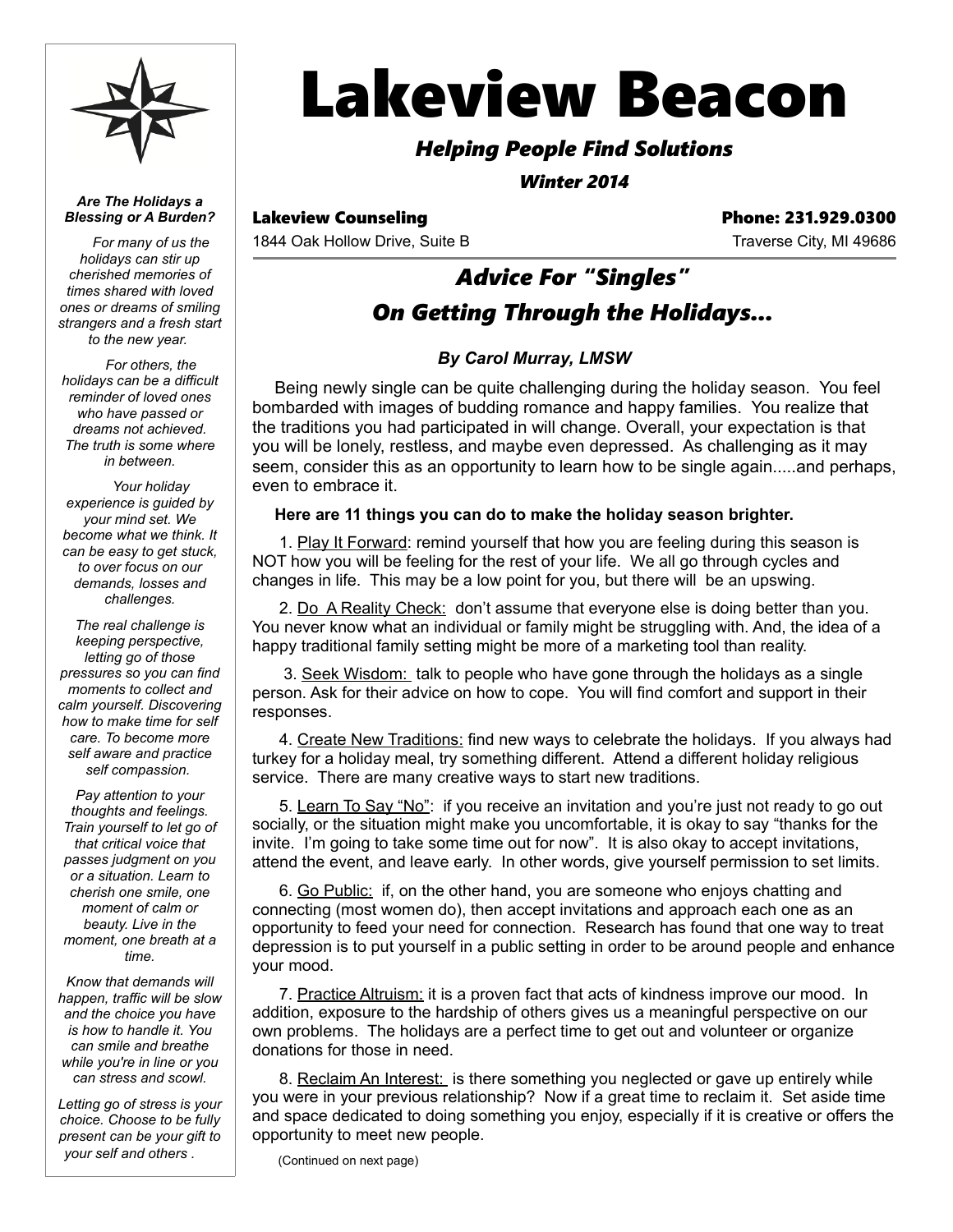

**Count your blessings.**

*Researchers agree that the key to a happy life is to appreciate what you have. Dwell on the positive, and your mood quickly lifts. Spend five minutes each night during the holiday season reflecting on the good things that happened to you that day, even if they seem inconsequential. The sky at sunset, the loving look in a baby's eyes, a gift from a friend, a tasty meal, a funny incident at work. Human minds tend to skew toward the negative to alert us to predators and other threats, so you need to make a special effort to correct the bias.*

*Above all, remember to be mindful, no matter how busy you get. In the end you're responsible for your own happiness and peace of mind. No one else can provide it for you, even at the holidays!*

Excerpt from Stephan Bodian, "5 Ways to Infuse the Holidays with Mindfulness"

www.mentalworkout.com

9. Try Something New: there's probably something you've been wanting to "try" but have held back. Use this season to "just do it". Not only are you likely to enjoy yourself, but imagine how good it will feel to have stepped outside of your comfort zone. You're likely to feel proud and confident which will add to the sense of reclaiming your life.

10. Declare A "Me Day": be a little selfish and spend a day focused on yourself, whether you stay home in PJ's watching TV reruns or movies, or go out for a nice meal, get a massage; whatever makes YOU feel good.

11. Follow the Sun: exposure to natural light is known to be a mood enhancer. If you don't have the resources to travel someplace warm and sunny, try a full-spectrum light. If you can't get natural light, use environmental cues to enhance your 5 senses: look at sunny climate images, rub suntan lotion on yourself, play uplifting music, burn a candle, eat some strawberries.

Take this list and track your use of it. Having a plan that offers choices gives you a sense of taking control of your life. Tracking your behavior and emotions gives you accurate feedback about your successful transition from "we" to "me".

For anyone who is struggling....you do not need to be alone. Reach out to a support group and/or seek counseling.

## *Teens and the Holiday Season* **by** *Barbara Cain, ACSW*

In preparation for this article, I asked the many teens I have contact with what they like about the Holidays and what their favorite part is. You might be surprised to know that the vast majority of them like their family traditions. While they may not show enthusiasm and may have shorter fuses, your adolescent enjoys knowing what to expect and some of the "little kid" joy that comes with family events and traditions.

One of the main components of having fun is feeling like your family is "all in" for an event. However, during the adolescent years it's likely that you will experience the feeling that you are forcing time together. Many families have designated this time as "Forced Family Fun". But here's the thing…..even if your teen starts out surly and standoffish, he/she generally warms up and you see the light of that lovely child you know is inside. It's worth it to push the issue of spending time together.

So, how might you beef up your traditions to better include/entice your teen to join in? Some of the ideas below might be useful in starting a conversation about how your Family can add to your traditions and build in new experiences to share with your kids as they get older.

**1.** Have a conversation at dinner or when everyone is together. Make a list of what each person would like to do during the holidays? Prioritize some of these things so each person feels like their opinion matters. There might be some great ideas that you haven't thought of. Or some minor adjustments that will help things be easier and more enjoyable for everyone. For example, if your teen suggests a slightly later start of Christmas morning present opening, perhaps having breakfast before presents is a way to adjust things a bit to keep everyone in a relatively good place for the day.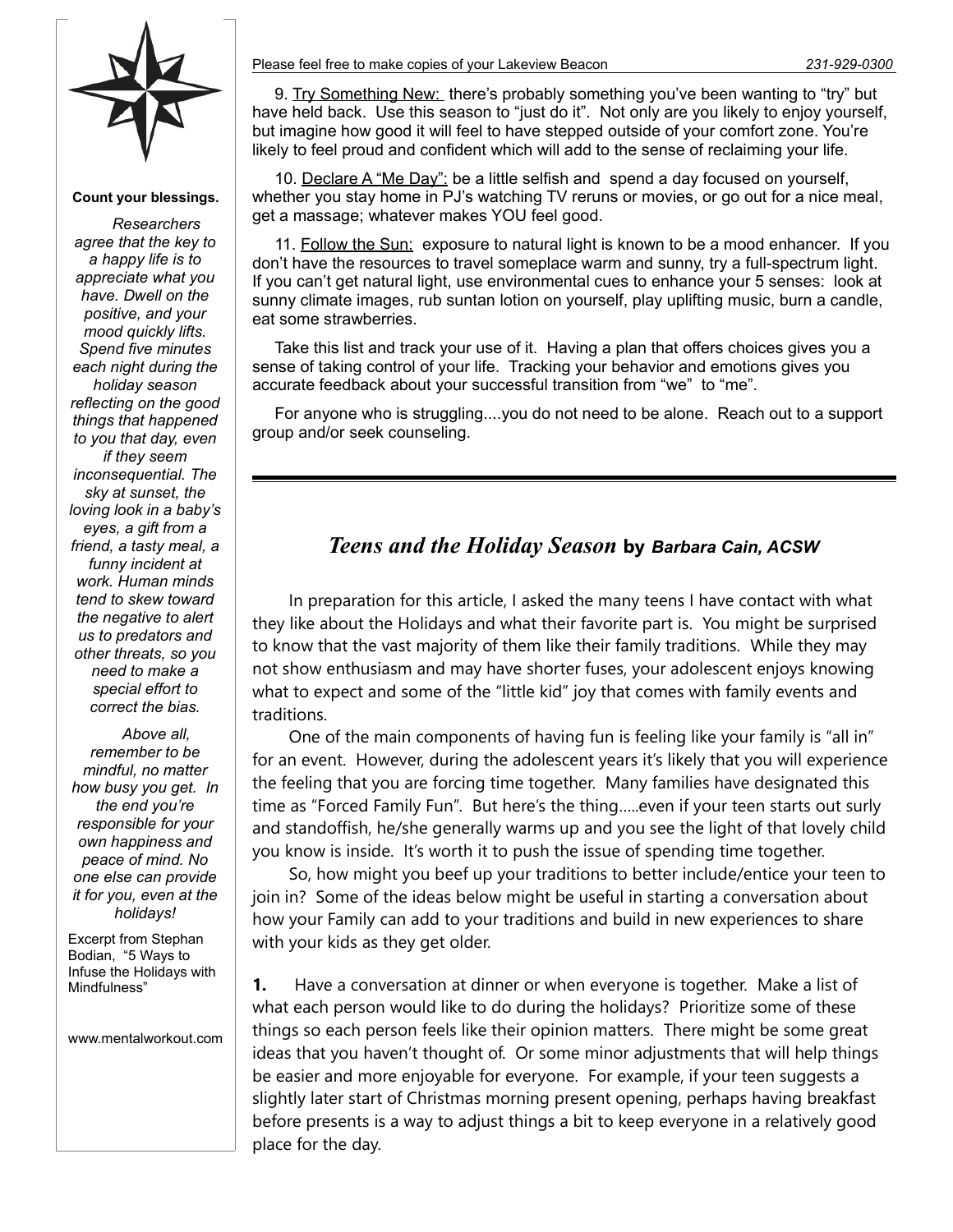

*No one has ever become poor from giving* ~ **Maya Angelou**

**For local volunteer or donation ideas check out these sites:** [unitedwaynwmi.org](http://unitedwaynwmi.org/), [gtsafeharbor.org](http://gtsafeharbor.org/), [fatherfred.org](http://fatherfred.org/), [goodwillnmi.org](http://goodwillnmi.org/), [cfsnwmi.org](http://cfsnwmi.org/), [womensresourcecen](http://womensresourcecenter.org/) [ter.org](http://womensresourcecenter.org/)

> *It's not how much we give but how much love we put into giving*~ **Mother Theresa**

#### Please feel free to make copies of your Lakeview Beacon *231-929-0300*

**2.** Your teen is old enough to be working more on the Giving Back part of the season. Brainstorm ideas that your teen might connect with and then help make that connection. This could be anything from taking cookies to the public service workers to wrapping presents for a local organization. There are many organized events that can help a teen develop more awareness of the community. Serve a meal. Direct traffic. Collect food. Donate books or coats or socks or mittens. There are so many options.(see side bar for local options) ….or call your local school or church.

**3.** Prioritize your time. Your kids are watching. If you work to keep the holidays joy filled and less hectic, they will follow your lead. This might mean working around your teen's schedule a bit more so they are included in the annual cookie baking or caroling or shopping. If we can work toward enjoying the events on the calendar rather than seeing them as stressful, we are teaching our kids to embrace the season. Making sure there are quiet pockets where time isn't scheduled is just as important. Maybe a family dinner and game night at home. Or a screen free night of hanging out. Or a hike in the woods. Ten minutes of yoga or deep breathing. Reading a treasured story out loud. These points of connection are what is most important. And it's the connection that your kids ultimately will remember.

In our practice we have discovered that using technology can be a real advantage not only with tech savvy teens but for anyone who can benefit from having support and guidance outside of our office. Many of our therapists are using these apps not only with clients but for their own peace of mind. We have visited these sites and apps, they can be found in iTunes or Google Play. Many are free and offer "in app" purchases but you can use the app without making any purchase.

#### **Apps For Relaxation**

Sleep Meditations for Kids (imagery) \*Free on iTunes or Google Play www[. dailyburn.com/life/tech/guie-meditation-apps](http://dailyburn.com/life/tech/guie-meditation-apps) CALM (relaxation with beautiful sounds and nature scenes) SAM (quick ideas for calming down; anxiety reduction) Brain HQ Healthy Place (Follow on Facebook)

#### **Breathing Apps and meditation**

[www.dailyburn.com/life/tech/guided-meditation-apps](http://www.dailyburn.com/life/tech/guided-meditation-apps) Pranayama (free breathing guided meditations) www[.insighttimer.com/\(guided-meditations](https://insighttimer.com/(guided-meditations) HEADSPACE (Teaches meditation) Darren Marks, Relax Completely Meditation, Free GPS for the Soul Breath 2 Relaxation 5 minute meditation

**Sleep Apps**

RELAX AND SLEEP WELL Sleep Meditations for kids (imagery)